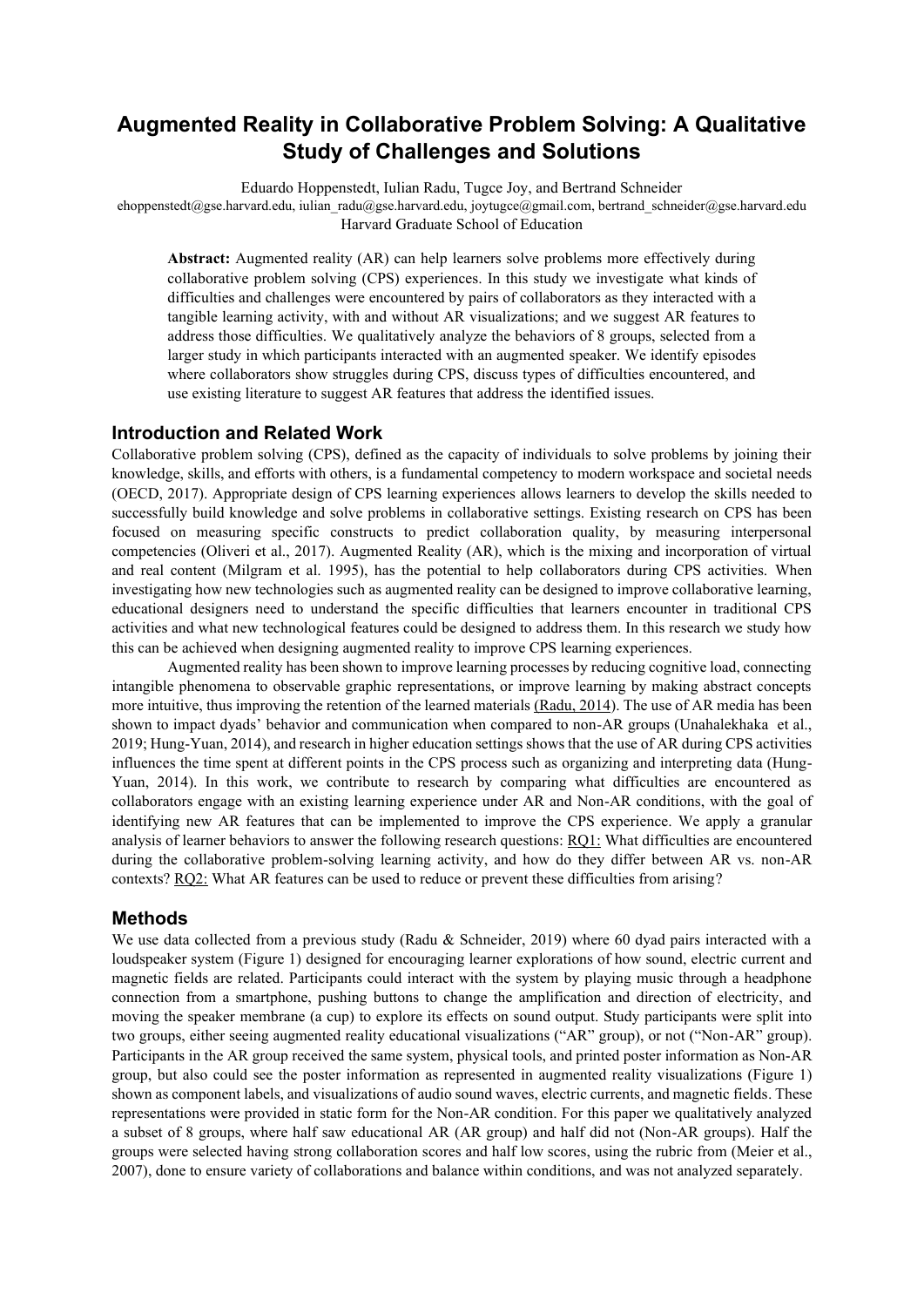

Figure 1. Two users interacting with the system (left). Physical model with educational AR overlays (right) showing electricity (yellow electrons, blue bar charts), magnetic fields (blue lines), audio visualizations (green).

To answer the research questions, we analyzed data using a 2-phase process, which identified types of collaborative problem solving difficulties and determined what AR features may address those difficulties. The first phase involved analyzing videos to detect possible indicators of difficulties in collaboration or problem solving. To detect such moments, we created a coding scheme to identify instances where participants may be having difficulties in the categories of searching for information, communicating information, or leading the activity. The coding scheme was applied to videos from the 8 groups (total 5.36 hours) in 15-second intervals. Each code was tagged if it was present during a 15-second time interval, and multiple codes could be tagged for the same time interval. For inter-rater reliability (IRR), two raters coded 20% of the videos and reached a Cohen-Kappa of .85, which implies substantial agreement. After the IRR test, one researcher coded the remaining 80% of the videos. We then reviewed the tagged time intervals to identify episodes of active collaboration, defined as time periods where at least 3 of the behaviors in the coding scheme were marked during 2 intervals (30 seconds) or more. In the second phase, the video recordings were reviewed by one researcher during those time intervals of active collaboration, to determine the specific difficulties participants encountered during those episodes, and using thematic coding to yield the results presented below. After identifying these categories, we generated augmented reality features that may prevent such problems, by reflecting on existing AR literature.

### **Results**

In this section we discuss the difficulties identified during CPS learning, highlighting differences between AR and Non-AR groups, and we present features that AR systems may provide to address these difficulties. When examining the 8 group videos for this study, we marked a total of 710 time intervals where at least one behavior in the coding scheme was present, yielding 40 episodes of collaboration difficulties. 18 episodes arised in AR groups, and 22 in Non-AR groups. The 40 episodes were organized into the following 5 problem categories:

**Lacking Understanding of Representations:** This category happened to 7 of the 8 groups (3 AR, 4 Non-AR) and includes moments where participants struggle to reach consensus about how a phenomenon should be defined or represented. This includes situations where reaching consensus is difficult due to imbalanced knowledge, or due to participants misinterpreting the representations from the AR system, or struggling to represent imaginary shapes with available tools. The source of the problem is the difficulty of representing intangible phenomena when the concept has not been understood by both participants. While Non-AR had difficulties discussing the static information accessible to them, the AR groups encountered some issues interpreting 3D dynamic information. AR environments can provide capabilities for participants to generate other representations of invisible phenomena, such asthrough drawings and gestures. AR features can allow participants to create 3D structures (Kaufmann, 2003) or draw in 3D space to enhance mutual understanding (He et al., 2019).

**Lacking Perceptual Information and Causal Relationships:** This category happened to 7 of the 8 groups (3 AR, 4 Non-AR), and contains difficulties originated by one or both participants expressing inability to perceive a phenomenon because of perceptual issues such as their vision being blocked, or inability to hear the speaker. Blocked access to sensory information limits participants' capability to understand the problem at hand and to engage in collaborative learning, because participants are unable to discover the connections and ideas necessary to build knowledge and understand the explanations of the studied phenomena. AR features such as show-through techniques can help users to see the objects that are occluded by others (Argelaguet et al., 2010). The users could also be alerted when there is an important change in the system (García et al., 2008), and when in doubt of their decisions, they can use reviewing tools to compare their options (Xia et al., 2018).

**Lack of Awareness of Other Person:** This category occurred in 4 of 8 groups (1 AR, 3 Non-AR), and includes episodes where a participant is not aware of what their peer is focusing on. This includes cases when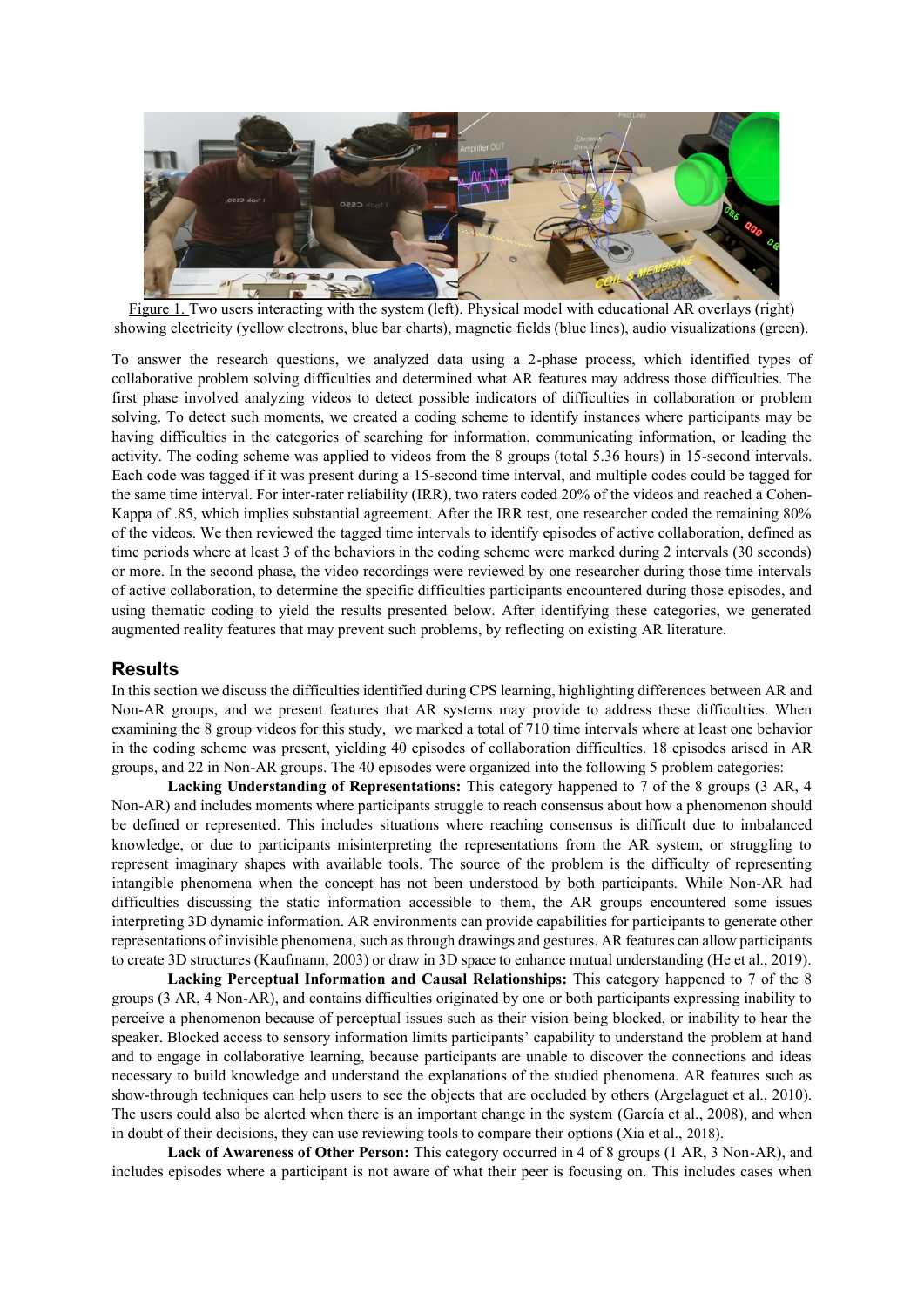participants do not know each other's actions, or they cannot confirm if the peer is aware of a situation, impacting the problem-solving process or slowing the dyad's progress when solving tasks. When participants have poor awareness this limits their engagement with each other and with materials and resources and impairs participant's opportunities to contribute during discussions and reflections (Gutwin & Greenberg, 2002; Mathieu et al., 2000). In our study, groups with AR visualizations, such as the virtual text labels and diagrams, encountered fewer difficulties while remaining aware of each other. We suggest AR features to further increase peer awareness and prevent difficulties in this category. Virtual pointers have been shown to help peers understand what a collaborator is referring to (Bauer, 1999). Field of view indicators can help learners stay aware of what objects are inside their peer's vision, and enhance collaboration (Piumsomboon et al., 2019). Or, participants could see from each other's point of view via a small AR video window, such as presented in (He et al., 2019).

**Lacking Easy Access to Information and Resources:** This category occurred in 4 of 8 groups (1 AR, 3 Non-AR), and refers to episodes where either a participant lacks access to resources, or the person is left out of participating while the peer controls the tools and system, or participants struggle to link information from the wall poster to the physical system. Previous research of the same AR speaker system found that dominant behaviors are less detrimental to collaboration when participants have AR visualizations, likely because both participants have easier access and improved visibility of information (Radu & Schneider, 2019b). To enhance this ability, AR systems can employ sharing one's viewpoint with peers (Szalavári et al., 1998) or use a snapshot to prevent situations where information may be lost over time (Lee et al., 2020). The system can also be designed to encourage participation by requiring both collaborators to take an action to proceed (Piumsomboon et al., 2019).

**Lacking Memory or Background knowledge:** This category occurred in 4 of 8 groups (1 AR, 3 Non-AR), and refers to events where participants are confused about the name or function of an object or tool or do not have the vocabulary to describe an object or phenomenon, and situations where participants lack the necessary background knowledge to progress in the task or an inability to remember the past actions during an experimentation process. This limits learners' performance during CPS activities and their ability to progress in the task. Of all groups exhibiting this category of events, indicating that AR representations such as text labels and visualizations helped participants to remember the names and functions of system components. Features such as virtually writing or drawing directly on top of the system objects may help reduce problems related to definitions and memory (Aschenbrenner et al., 2018). AR can also help users track what system components have been interacted with (Benko et al., 2004) and a collaborative session could be recorded and replayed (Greenwald et al., 2019). Users can also explore different steps of an AR pre-recorded tutorial, an approach that has shown to encourage learning and experimentation (Kaufmann, 2003).

#### **Discussion**

The results show that difficulties occur in both AR and Non-AR settings, but that augmented reality visualizations mediate the kinds of difficulties encountered during CPS processes. For example, in the case of lacking perceptual information, AR participants had problems related to key information being blocked by their position or their peers, thus increasing the difficulty of solving the task, while in the same category the Non-AR dyads had more problems related to limitations in their perception such as an inability to detect sound or movement. Moreover, problems grouped in the categories of lacking memory or background knowledge, as well as lacking easy access to information resources, were predominantly populated by Non-AR dyads. Thus, while both AR and Non-AR dyads experienced problems related to all categories, the nature of the problems did vary, revealing an effect of AR during CPS learning activities.

Designers working with other educational technologies can benefit from using this process to identify problems and needs. Educators aiming to incorporate AR in their classroom might find it useful to use the listed features in order to prevent the detected problems from happening, thus avoiding the identified problems from impairing student learning. It is important to note the limitation that the problems detected in this study are from a small sample (8 groups) and are heavily influenced by the design of the speaker activity. Future work should observe larger datasets and different activities to find commonalities and expand our understanding of issues that arise during CPS learning activities. Additionally, the method used in this research could be useful for designers working with other technologies to make sure their developments address existing problems and improve the quality of learning activities.

In conclusion, we found that AR and Non-AR participants encounter problems during the CPS learning activities, but the nature of problems change, and the saliency of the problem varies according to the AR and Non-AR conditions. Identifying these problems is useful to ideate AR system features that allow learners to spend less time on difficulties and instead focus on exploration, interpretation, reflection, and learning.

**Acknowledgements**: This material is supported in part by the National Science Foundation grant no. 1917716.